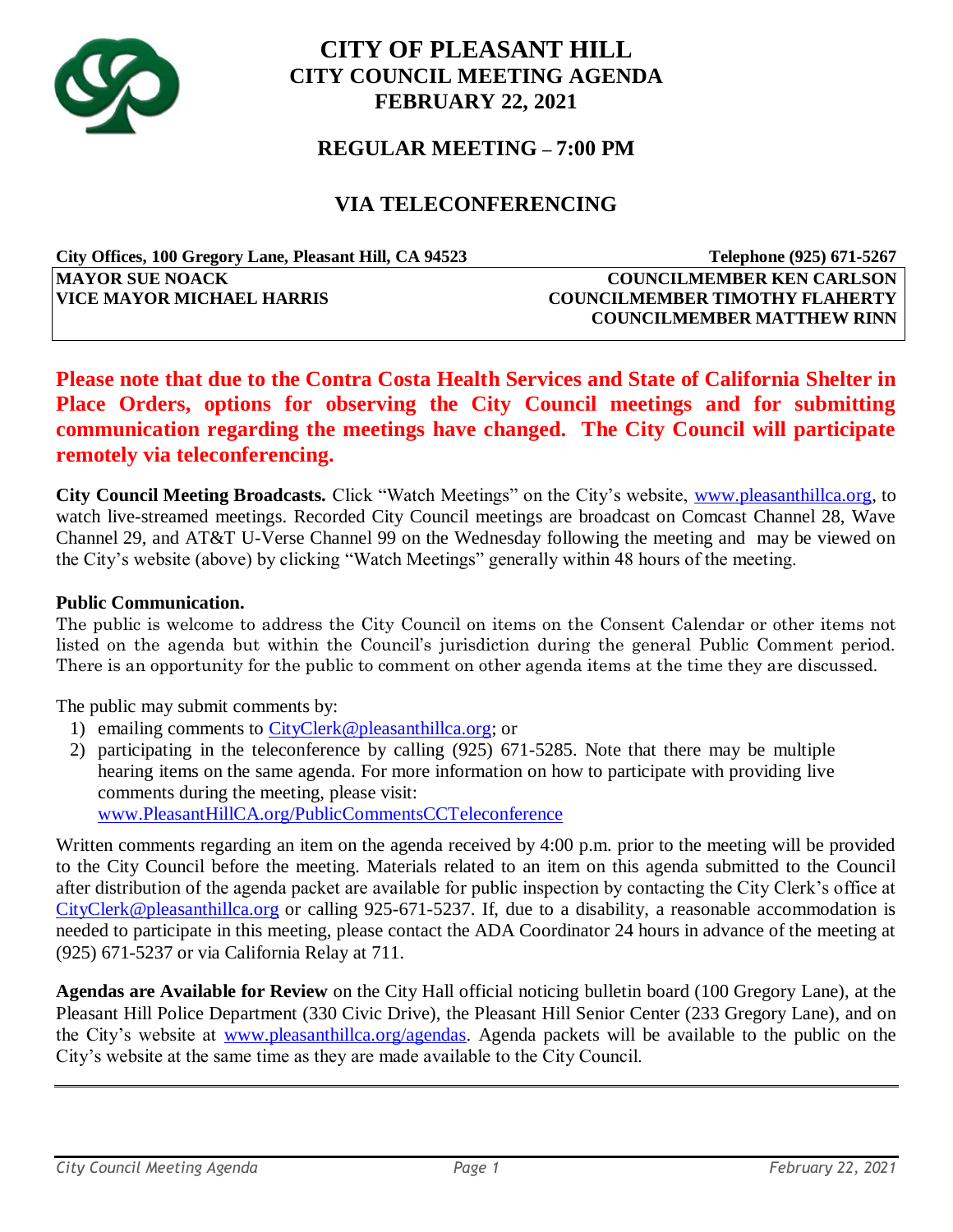For the full agenda packet with all reports: <http://pleasanthillca.iqm2.com/Citizens/FileOpen.aspx?Type=1&ID=2057&Inline=True>

For individual staff reports and attachments: [http://pleasanthillca.iqm2.com/Citizens/Detail\\_Meeting.aspx?ID=1723](http://pleasanthillca.iqm2.com/Citizens/Detail_Meeting.aspx?ID=1723)

## **1. CALL TO ORDER**

## **2. ROLL CALL**

## **3. PRESENTATIONS**

#### **4. CITY MANAGER COMMENTS:**

(Brief updates on pending City business without discussion by the City Council.)

#### **5. COUNCIL ANNOUNCEMENTS AND REPORTS**

- 5.1 Reports from Councilmembers on Meetings or Conferences Attended at City Expense
	- (A) Contra Costa Mayors Conference held via Teleconference on February 4, 2021
	- (B) Other Meetings Attended at City Expense

#### 5.2 Announcements from Councilmembers

#### **6. PUBLIC COMMENT:**

*The public is welcome at this time to address the City Council on items on the Consent Calendar or other items not listed on the agenda but within the Council's jurisdiction. There is an opportunity for the public to comment on other agenda items at the time they are discussed. Comments are limited to three minutes per speaker. To participate in the teleconferenced meeting, you may call by phone to share your comments live at 925-671-5285. Speakers are encouraged to call 10 minutes before the meeting due to a live-streaming lag-time, and will be placed on hold until the Public Comment period.*

- **7. CONSENT CALENDAR:** *All matters listed under "Consent Calendar" are considered by the Council to be routine and will be enacted by one motion. There will be no separate Council discussion of these items unless requested by a Councilmember prior to the time Council votes on the motion to adopt.*
	- 7.1 Approve Minutes for the Regular City Council Meeting of January 25, 2021
	- 7.2 Approve Checks Dated: January 22, 2021; January 29, 2021; February 5, 2021; February 11, 2021
	- 7.3 Accept Update on Contra Costa Transportation Authority and TRANSPAC
	- 7.4 Approve Appointment Recommendations to the Contra Costa County Aviation Advisory Committee, the Civic Action Commission and the Traffic Safety Commission
	- 7.5 Adopt Ordinance No. \_\_\_ Approving a PUD Rezoning and PUD Concept/Specific Plan (PLN 18-0445) for the 490 Golf Club Road Project Specific Plan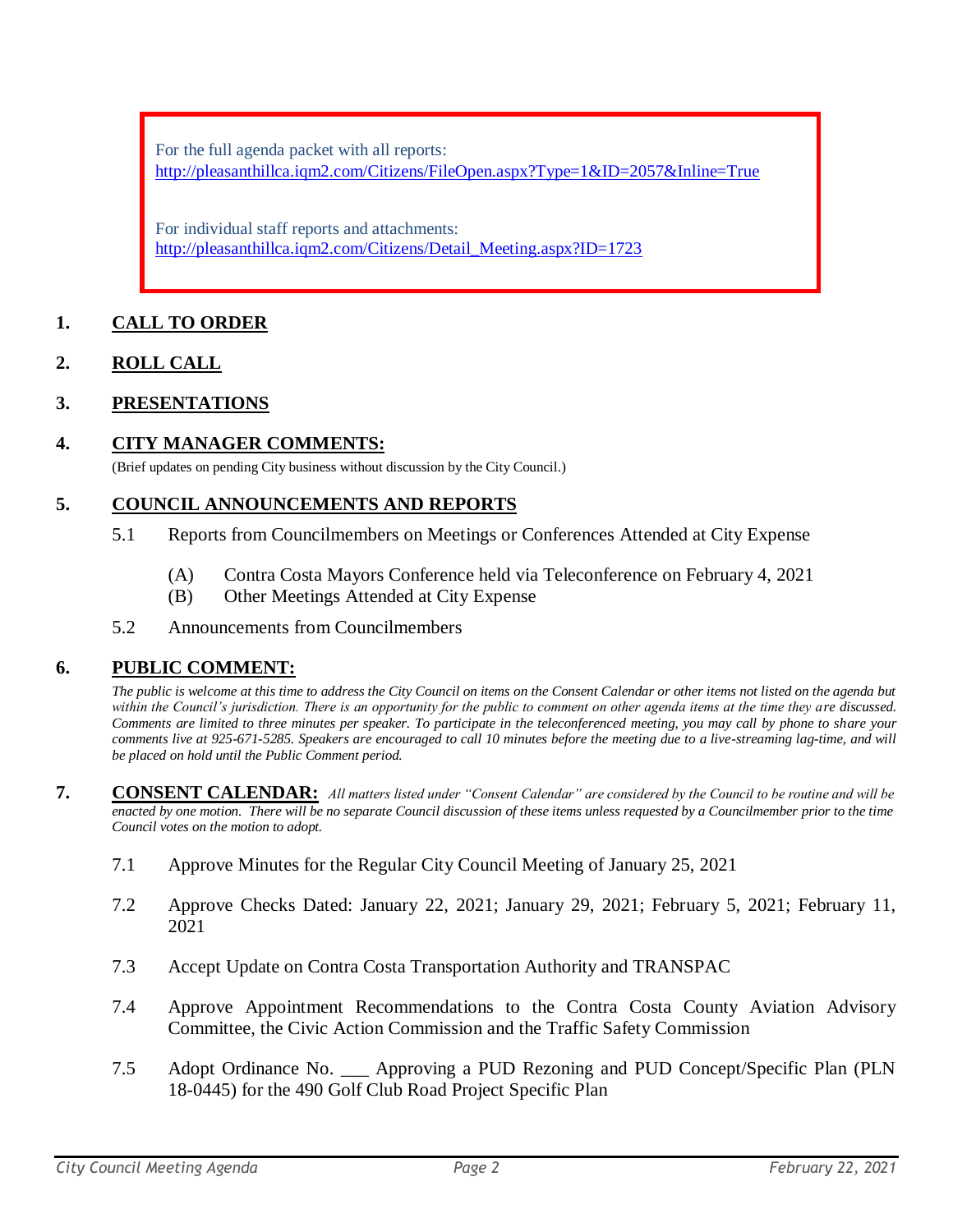*Initial Study/Mitigated Negative Declaration adopted on January 25, 2021 in accordance with City Council Resolution No. 8-21.*

- 7.6 Adopt Resolution No. \_\_\_-21 Accepting the Gregory Lane/Elinora Drive Traffic Signal Installation Project No. 08-19 as Complete and Authorizing the City Engineer to Issue and Record a Notice of Completion
- 7.7 Adopt Resolution No. \_\_\_-21 Amending the City Council Rules and Procedures Providing the Order of Business at City Council Meetings and Rescinding Resolution No. 69-20
- 7.8 Adopt Resolution No. \_\_\_-21 Directing the Preparation and Filing of the 2021/2022 Annual Report for Assessment District No. 20 (Commercial Area Landscape and Lighting) and Adopt Resolution No. -21 Requesting Consent from the City Of Concord for Ordering of Improvements and Assessments of Costs for Benefited Property in Assessment District No. 20
- 7.9 Adopt Resolution No. \_\_\_-21 Directing the Preparation and Filing of the 2021/2022 Annual Report for Assessment District No. 22

## **8. HOUSING SUCCESSOR AGENCY**

*All actions taken by the City under this section are in its capacity as Housing Successor Agency to the Pleasant Hill Redevelopment Agency pursuant to Resolution No. 3-12 adopted on January 9, 2012 and Health and Safety Code Sections 34170 et seq. (AB 1x 26)*

8.1 Adopt a Resolution No. \_\_\_-21 Executing an Affordable Housing Disposition and Development Agreement (DDA) for 85 Woodsworth Lane (APN 150-150-071) and Filing a Report Pursuant to Health and Safety Code Section 33433

*The City, as lead agency, has determined that pursuant to Section 15332 of the Guidelines for the Implementation of the California Environmental Quality Act (CEQA) of 1970, as amended, this project qualifies for a Class 32 categorical exemption, which consists of an in-fill project, in this case a DDA, for a site located in an area with adequate public services and facilities available, consistent with the City General Plan and Zoning Ordinance, on a site less than 5 acres, surrounded by urban uses, not in an environmentally sensitive area, and which will not have significant effects pertaining to traffic, noise, air and water quality.*

## **9. PUBLIC WORKS AND COMMUNITY DEVELOPMENT**

9.1 Adopt Resolution No \_\_\_-21 Approving a Loan Agreement Between the City of Pleasant Hill and Habitat for Humanity East Bay/Silicon Valley for Development of Affordable Housing at 250 Cleaveland Road (APN 149-110-087)

*Exempt - CEQA Section 15060(c), 15061(b)(2) and (3), 15273, 15378 and Public Resources Code Section 21065, Not a Project*

9.2 Update on Improvements to Building Permit Process by Geoff Simmons, Chief Building Official

## **10. OTHER**

10.1 Update on Economic Development Committee